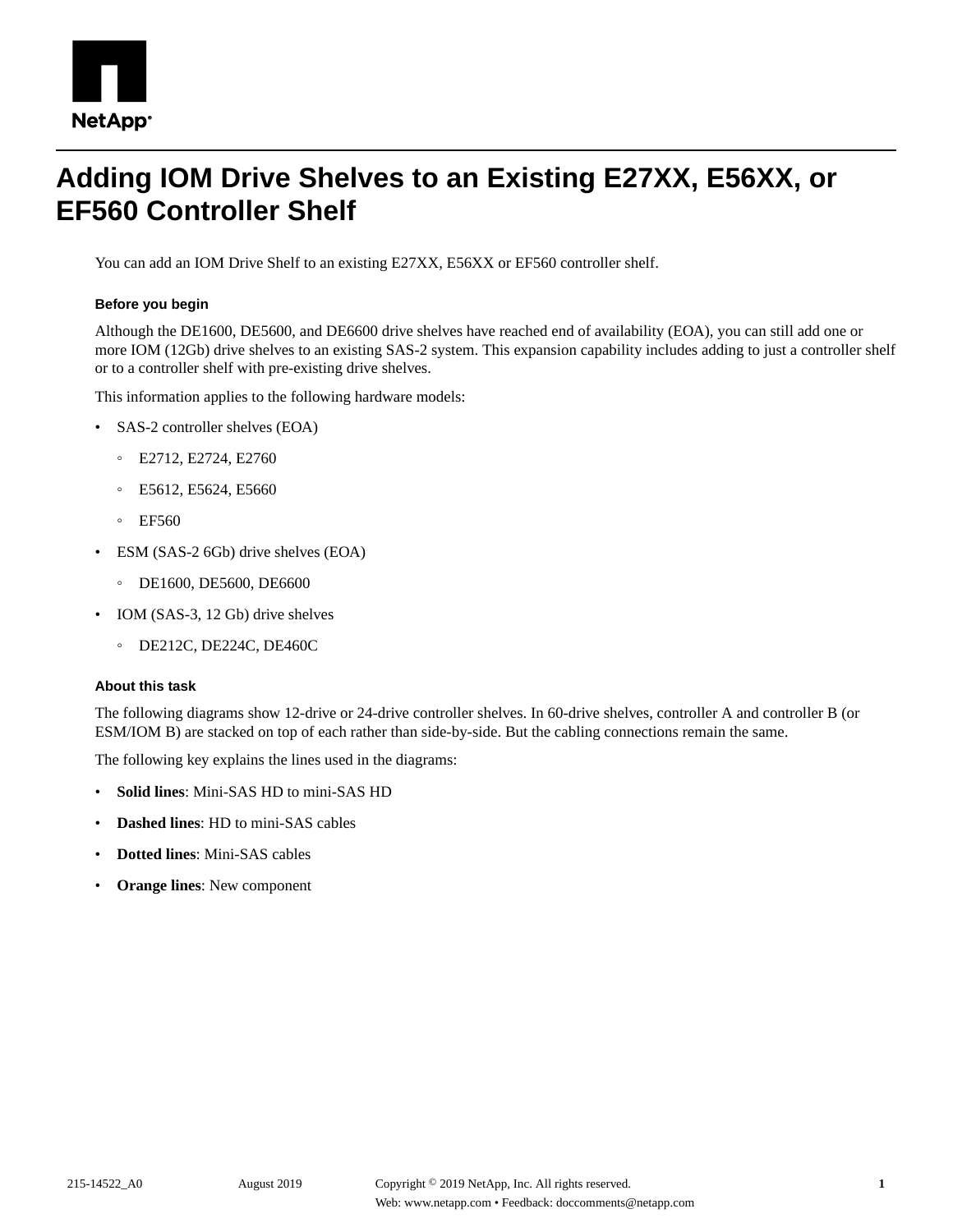## **Adding an IOM shelf to an E56XX/EF560 controller shelf with a single stack SAS-2 drive shelves**

### **About this task**

Adding an IOM shelf to an E56XX/EF560 controller shelf with a single stack of SAS-2 drive shelves.

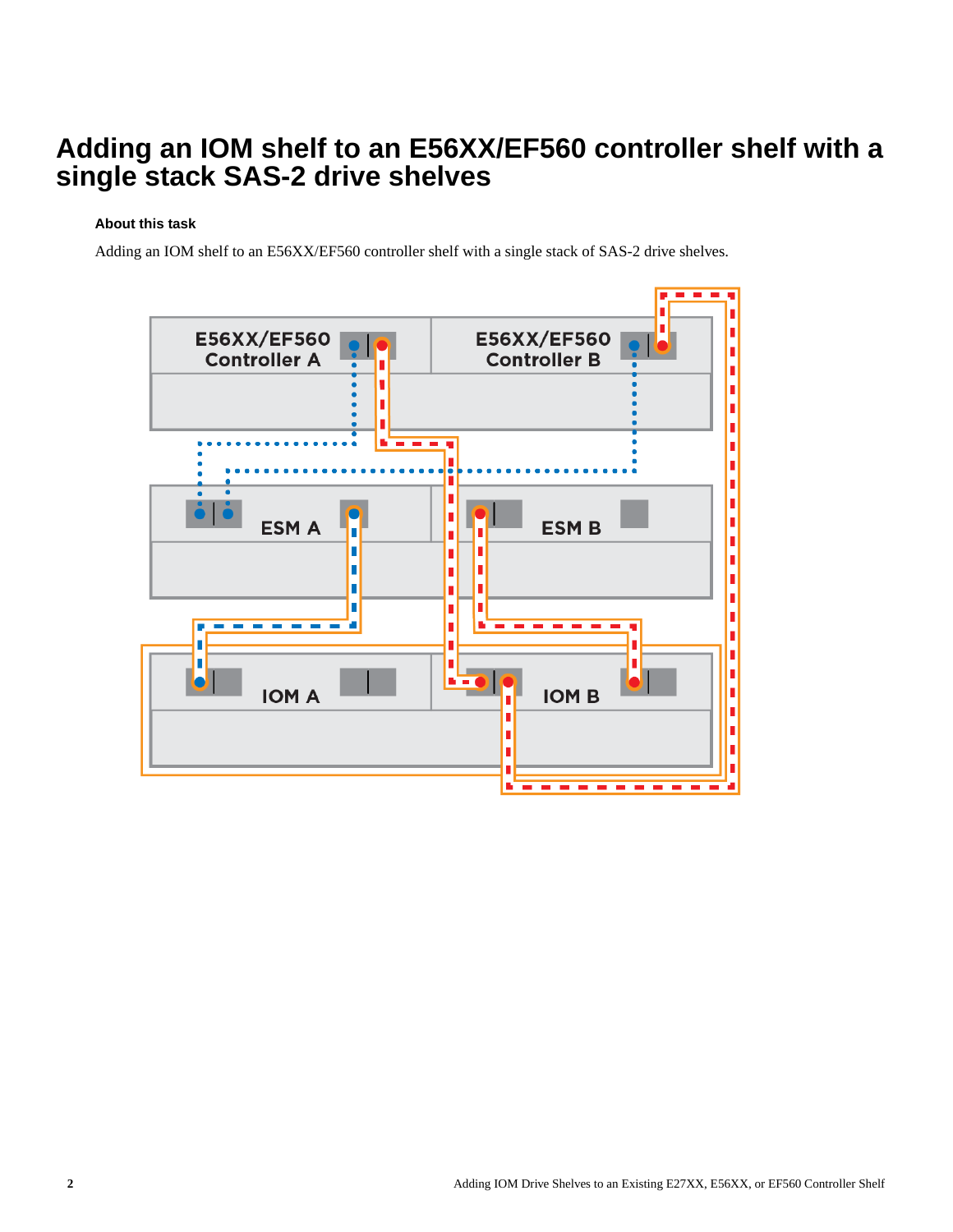## **Adding an IOM shelf to an E27XX controller shelf with a dual stack configuration of SAS-3 and SAS-2 drive shelves**

### **About this task**

Adding an IOM shelf to an E27XX controller shelf with a dual stack configuration of SAS-3 and SAS-2 drive shelves.

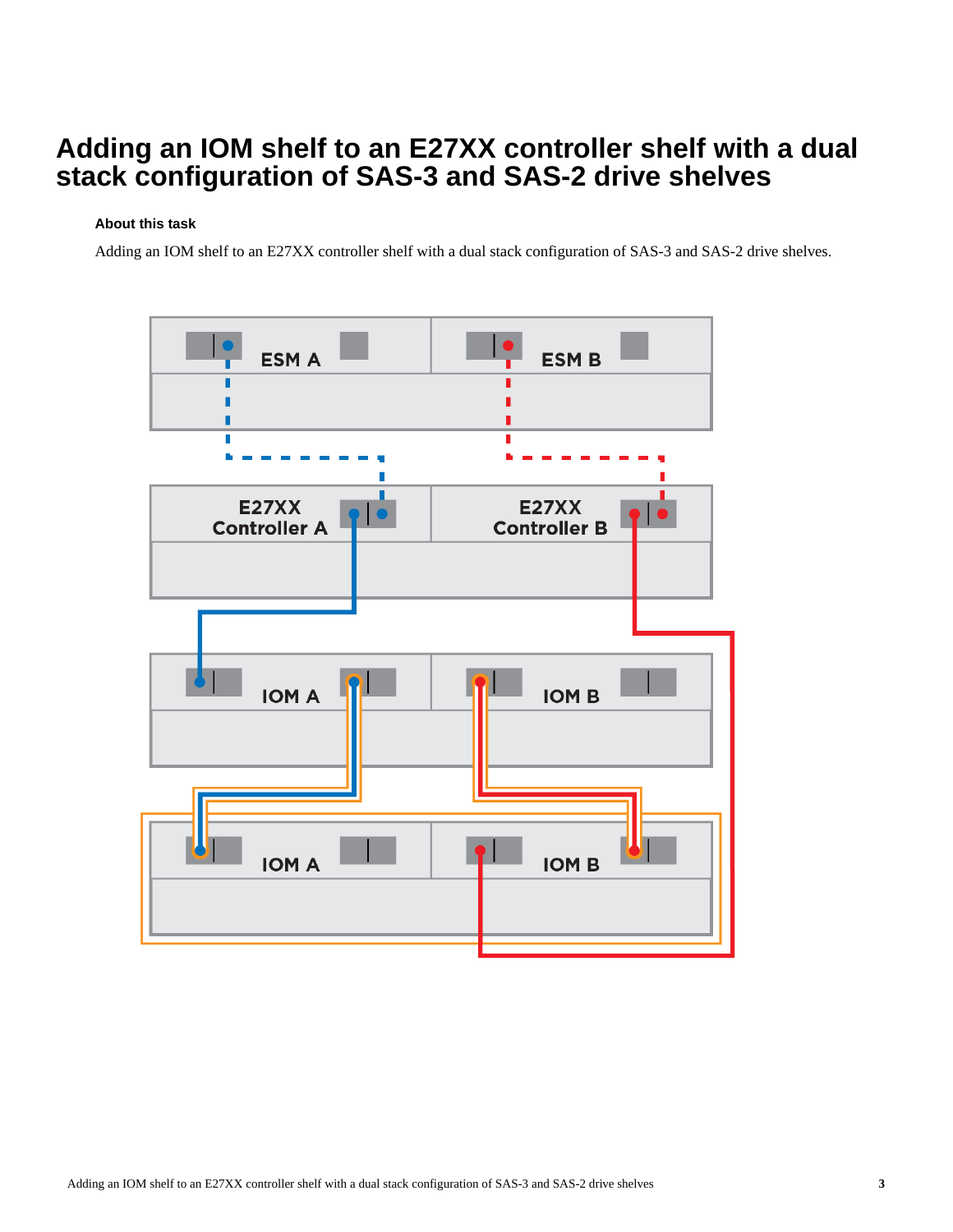## **Adding an IOM (SAS-3) shelf to an E27XX controller shelf with a dual stack configuration of all ESM (SAS-2) shelves**

#### **About this task**

Adding an IOM (SAS-3) shelf to an E27XX controller shelf with a dual stack configuration of all ESM (SAS-2) shelves. If you already have a dual stack of SAS-2 drive shelves behind your E2700 controller shelf, just add the SAS-3 drive shelves to one stack or the other. You do not need to reconfigure your system to have SAS-2 drive shelves and SAS-3 drive shelves in separate stacks.

If the current system already has a dual-stack configuration:

- If current dual-stack configuration has both ESM and IOM expansion enclosures, connect the new IOM enclosure to the existing enclosure stack.
- If current dual-stack configuration is all ESM expansion enclosures, you can either have the customer reconfigure the existing ESM enclosures to a single stack (requires downtime) and then add the new IOM enclosure as a new stack, or, for ease of installation, just go ahead and add the new IOM enclosure to either existing ESM stack.

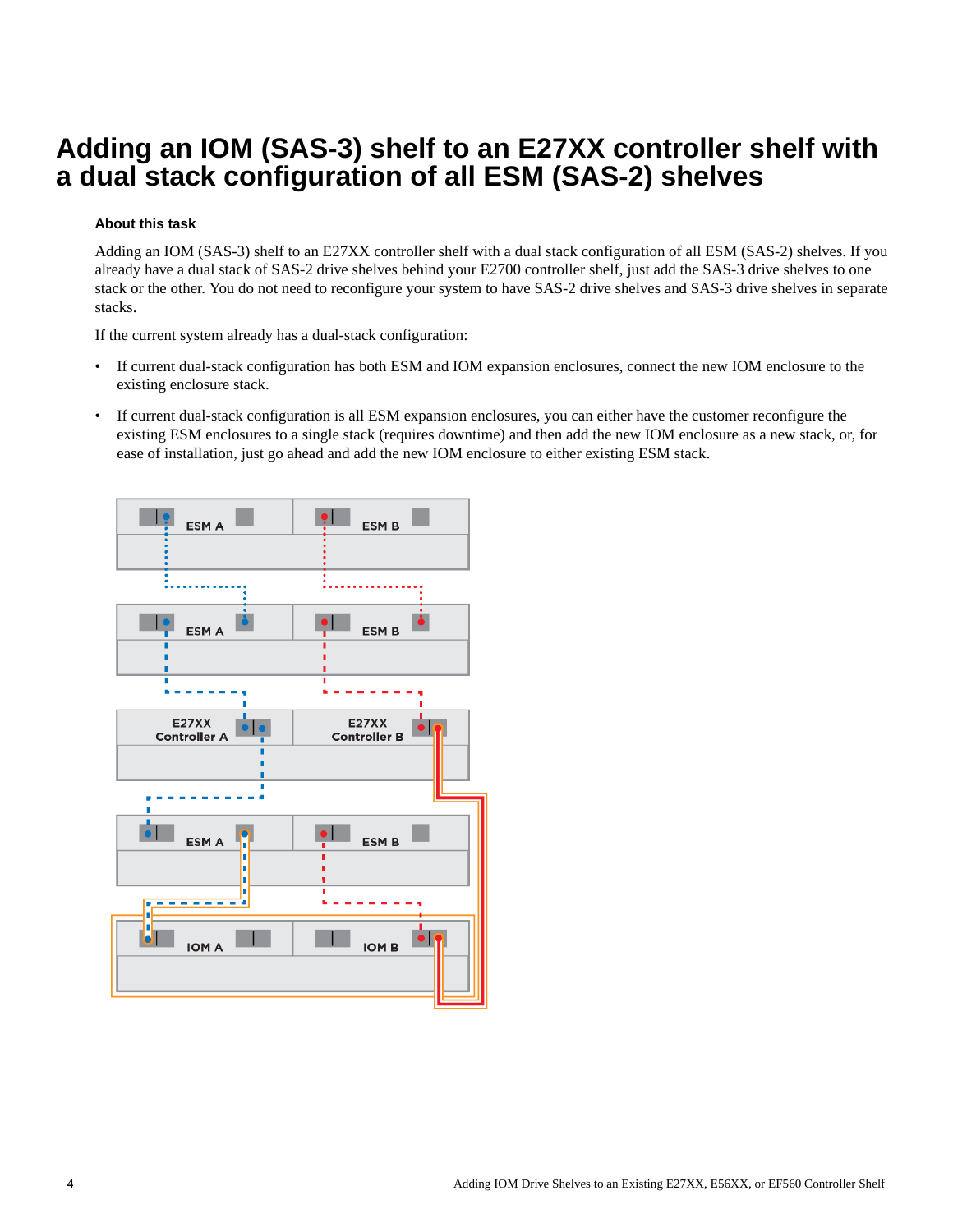## **Adding an IOM (SAS-3) shelf to an E27XX controller shelf with a single stack of IOM drive shelves**

### **About this task**

Adding an IOM (SAS-3) shelf to an E27XX controller shelf with a single stack of IOM drive shelves.

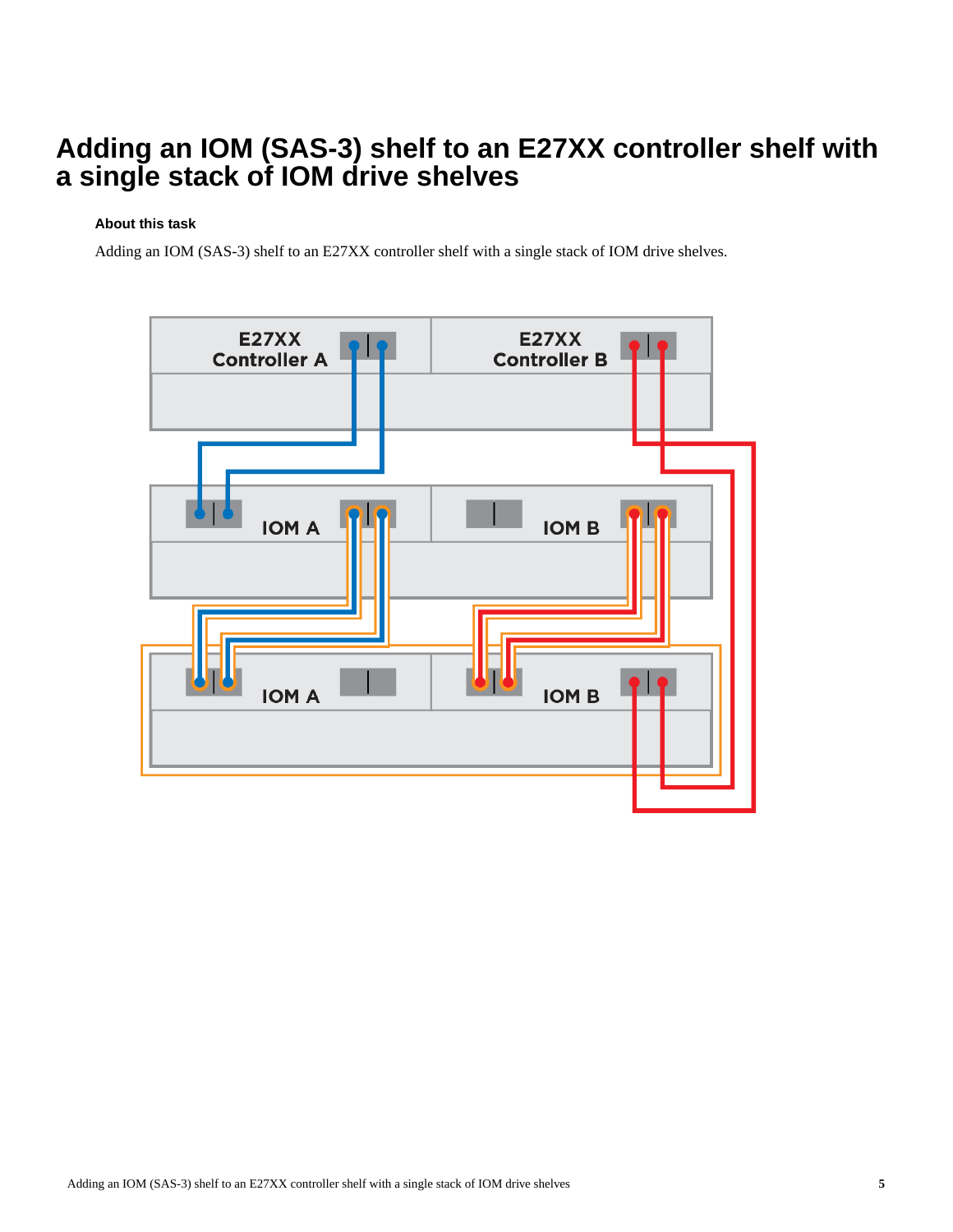## **Adding an IOM shelf to an E56XX/EF560 controller shelf with a single stack of SAS-2 and SAS-3 drive shelves**

### **About this task**

Adding an IOM shelf to an E56XX/EF560 controller shelf with a single stack of SAS-2 and SAS-3 drive shelves.

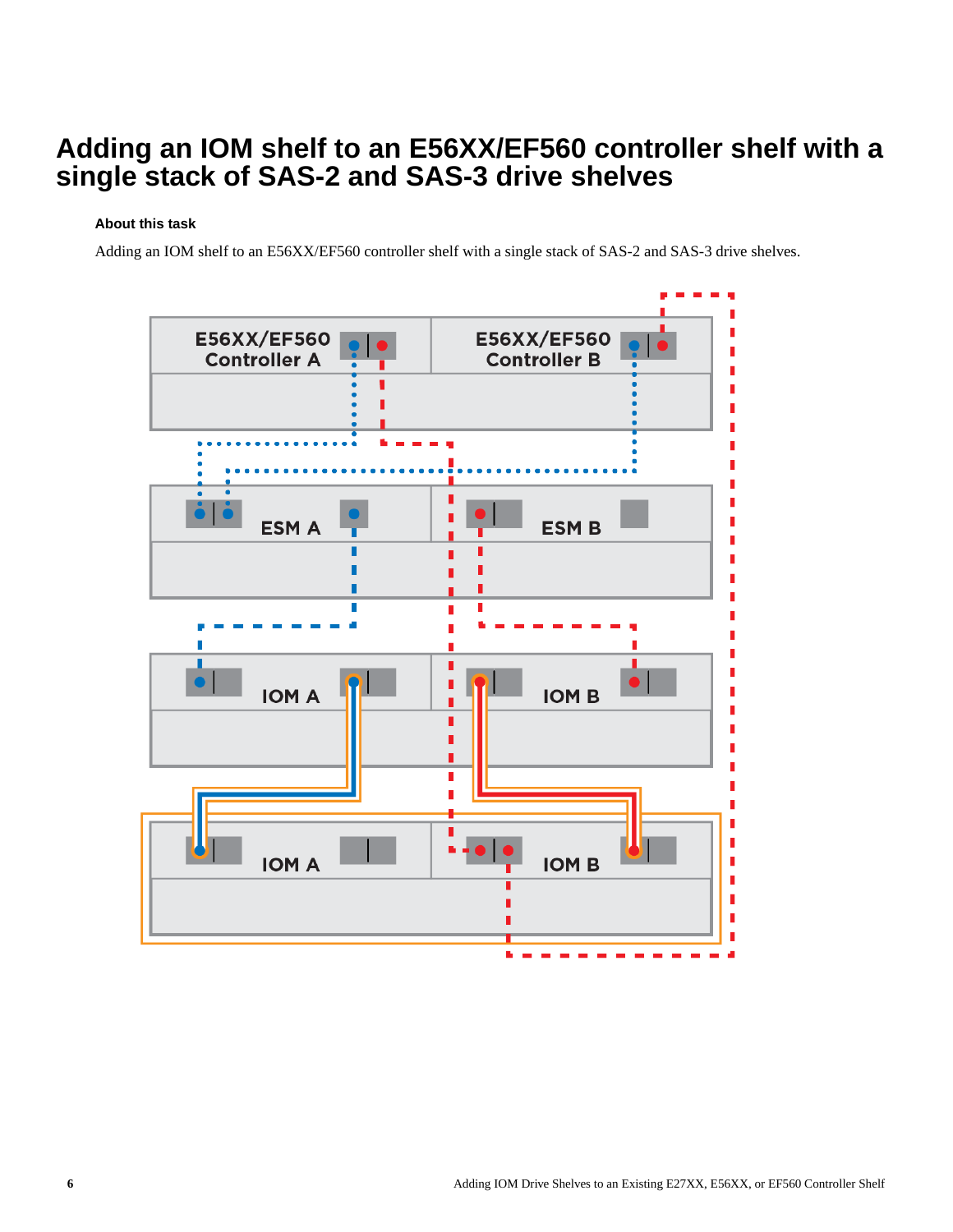### **Adding an IOM shelf to an E27XX controller shelf with a single stack of SAS-3 drive shelves**

### **About this task**

Adding an IOM shelf to an E27XX controller shelf with a single stack of SAS-3 drive shelves.

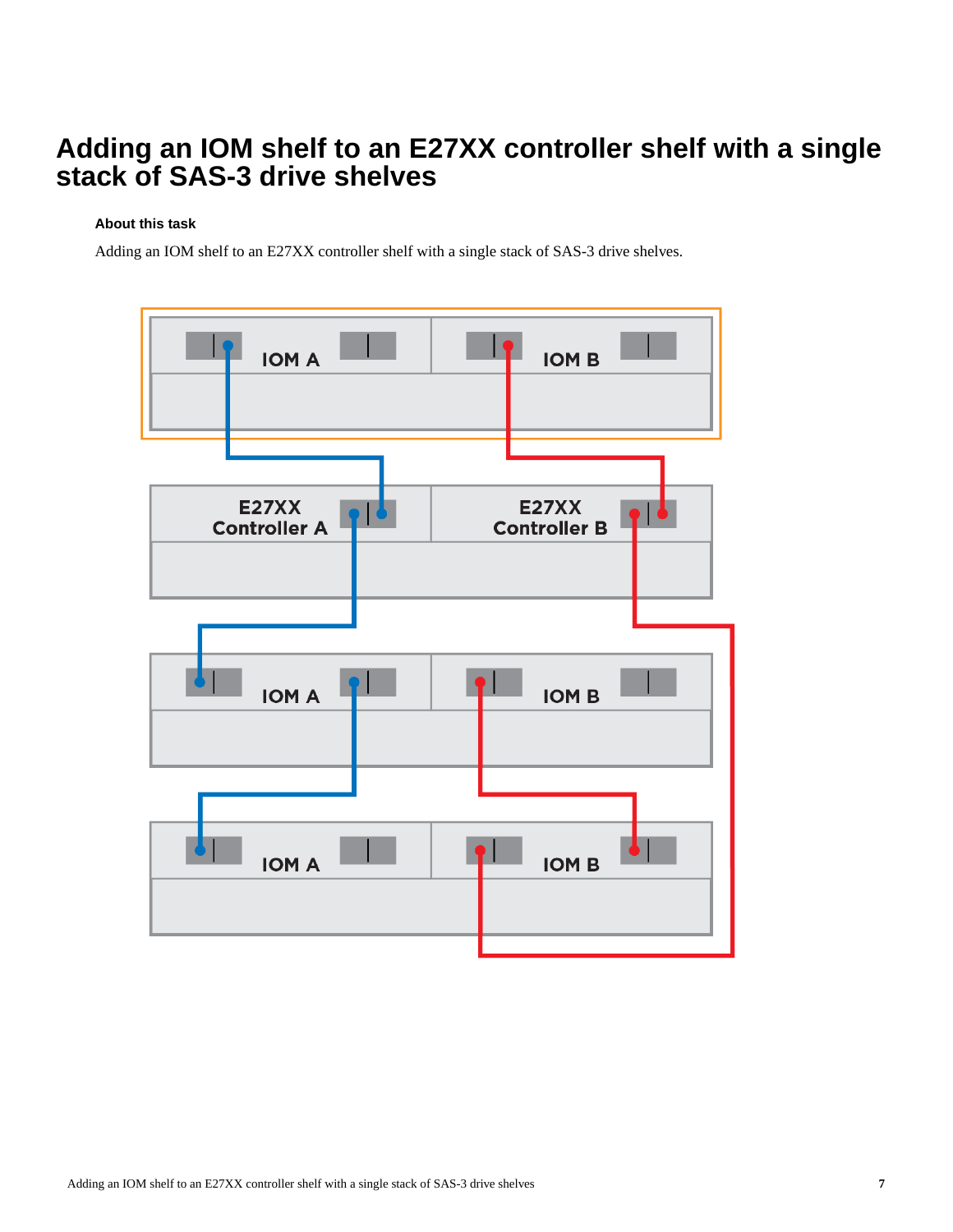# **Adding an IOM shelf to an E57XX or EF560 controller shelf**

#### **About this task**

Adding an IOM shelf to an E57XX or EF560 controller shelf.



# **Copyright**

Copyright © 2019 NetApp, Inc. All rights reserved. Printed in the U.S.

No part of this document covered by copyright may be reproduced in any form or by any means—graphic, electronic, or mechanical, including photocopying, recording, taping, or storage in an electronic retrieval system—without prior written permission of the copyright owner.

Software derived from copyrighted NetApp material is subject to the following license and disclaimer:

THIS SOFTWARE IS PROVIDED BY NETAPP "AS IS" AND WITHOUT ANY EXPRESS OR IMPLIED WARRANTIES, INCLUDING, BUT NOT LIMITED TO, THE IMPLIED WARRANTIES OF MERCHANTABILITY AND FITNESS FOR A PARTICULAR PURPOSE, WHICH ARE HEREBY DISCLAIMED. IN NO EVENT SHALL NETAPP BE LIABLE FOR ANY DIRECT, INDIRECT, INCIDENTAL, SPECIAL, EXEMPLARY, OR CONSEQUENTIAL DAMAGES (INCLUDING, BUT NOT LIMITED TO, PROCUREMENT OF SUBSTITUTE GOODS OR SERVICES; LOSS OF USE, DATA, OR PROFITS; OR BUSINESS INTERRUPTION) HOWEVER CAUSED AND ON ANY THEORY OF LIABILITY, WHETHER IN CONTRACT, STRICT LIABILITY, OR TORT (INCLUDING NEGLIGENCE OR OTHERWISE) ARISING IN ANY WAY OUT OF THE USE OF THIS SOFTWARE, EVEN IF ADVISED OF THE POSSIBILITY OF SUCH DAMAGE.

NetApp reserves the right to change any products described herein at any time, and without notice. NetApp assumes no responsibility or liability arising from the use of products described herein, except as expressly agreed to in writing by NetApp. The use or purchase of this product does not convey a license under any patent rights, trademark rights, or any other intellectual property rights of NetApp.

The product described in this manual may be protected by one or more U.S. patents, foreign patents, or pending applications.